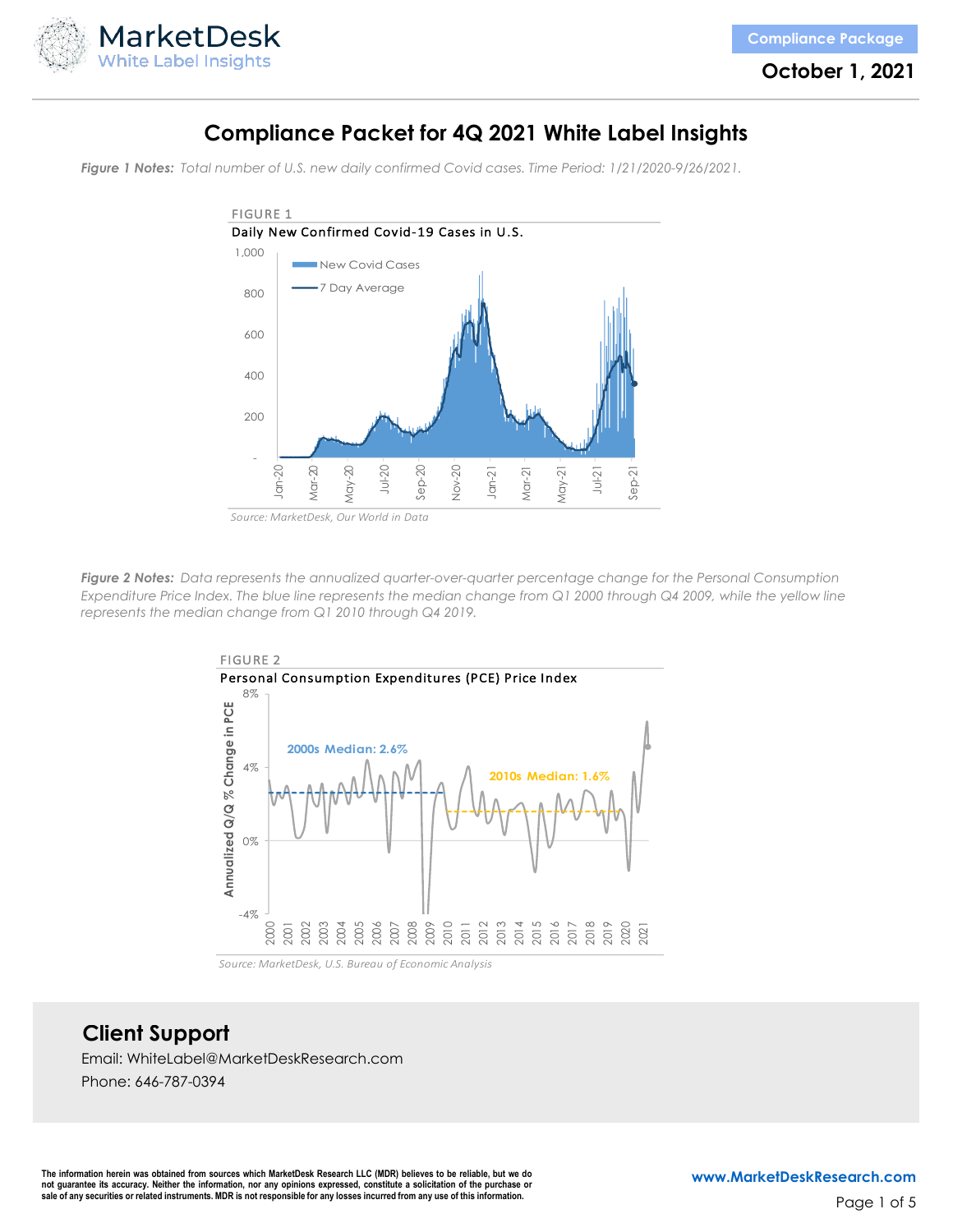



**October 1, 2021**

*Figure 3 Notes: Data represents the rolling YTD relative performance gap YTD, which is calculated using daily prices. Data represents price returns. Performance is based on the following indices: Large Caps (S&P 500), Small Caps (Russell 2000), Growth (S&P 500 Growth), and Value (S&P 500 Value).*



*Source: MarketDesk. Note: Large (S&P 500), Small (S&P 600), Growth (S&P 500 Growth), Value (S&P 500 Value). Past performance does not guarantee future results.*

*Figure 4 Notes: Performance numbers calculated as the S&P 500's YTD performance from January 1st through September 30th of each year. Data represents price returns. Years Included: 1928 through 2021.*



*Source: MarketDesk*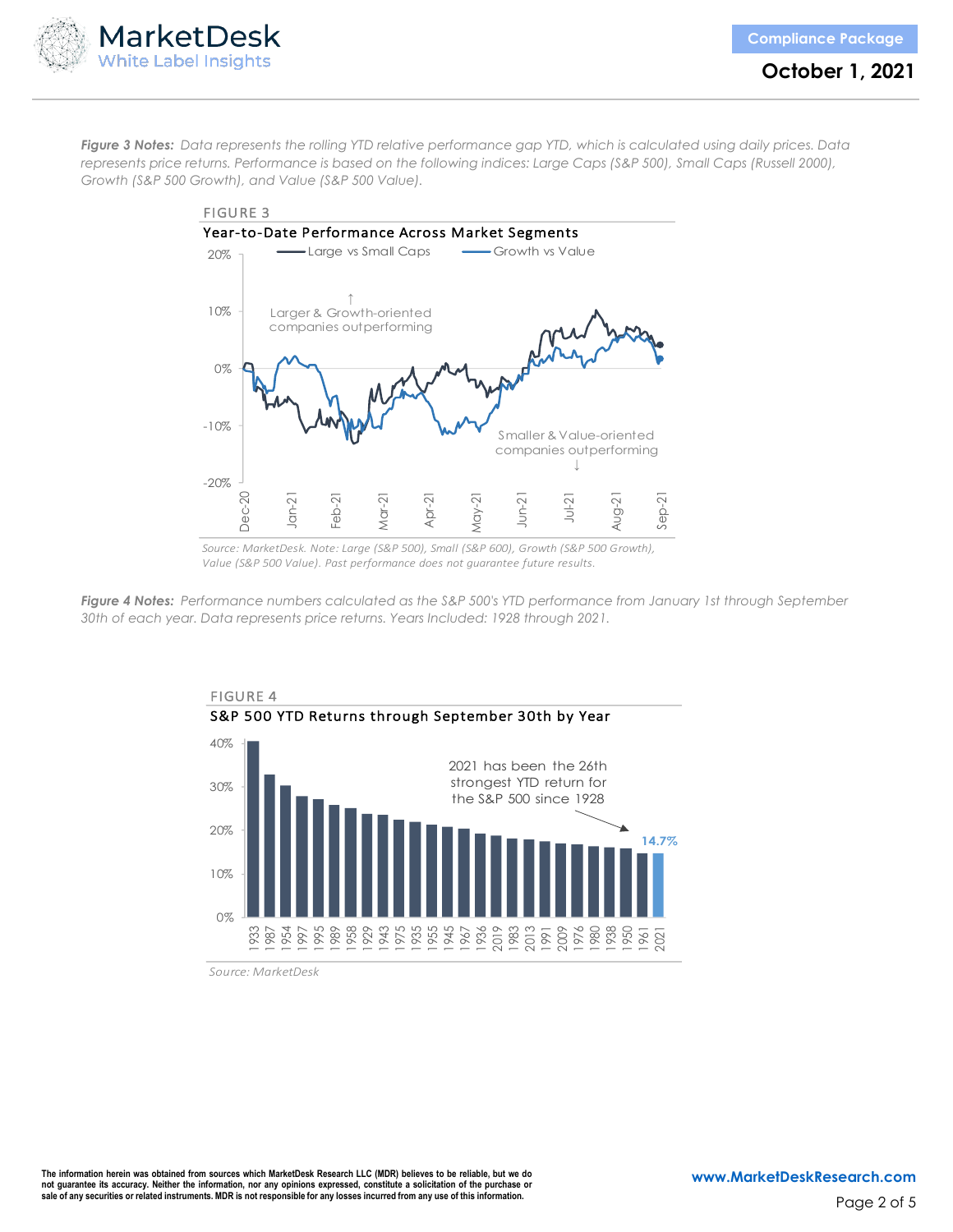

| <b>FIGURE 5</b>                        |           |           |          | <b>FIGURE 7</b>               |           |          |
|----------------------------------------|-----------|-----------|----------|-------------------------------|-----------|----------|
| U.S. Style Returns $(3Q 2021$ in $\%)$ |           |           |          | U.S. Style Returns (YTD in %) |           |          |
|                                        | 6/30/2021 | 9/30/2021 | Total    | 12/31/2020                    | 9/30/2021 | Total    |
| Style                                  | Start     | End       | Return * | Start                         | End       | Return * |
| Russell 1000 Value                     | 966       | 953       | $-0.8\%$ | 833                           | 953       | 15.9%    |
| S&P 500                                | 4298      | 4308      | 0.6%     | 3756                          | 4308      | 15.9%    |
| Russell 1000 Growth                    | 1807      | 1824      | $1.1\%$  | 1605                          | 1824      | 14.1%    |
| <b>Russell Mid Cap Value</b>           | 2698      | 2659      | $-1.1\%$ | 2277                          | 2659      | 18.0%    |
| <b>Russell Mid Cap</b>                 | 8134      | 8033      | $-1.0\%$ | 7041                          | 8033      | 15.0%    |
| <b>Russell Mid Cap Growth</b>          | 3935      | 3900      | $-0.9\%$ | 3571                          | 3900      | 9.4%     |
| Russell 2000 Value                     | 9024      | 8720      | $-2.9\%$ | 7175                          | 8720      | 22.8%    |
| Russell 2000                           | 5742      | 5478      | $-4.3%$  | 4908                          | 5478      | 12.3%    |
| Russell 2000 Growth                    | 9613      | 9061      | $-5.7\%$ | 8837                          | 9061      | 2.6%     |

| <b>FIGURE 6</b>                         |           |           |          | <b>FIGURE 8</b>                    |           |          |
|-----------------------------------------|-----------|-----------|----------|------------------------------------|-----------|----------|
| U.S. Sector Returns $(3Q 2021$ in $\%)$ |           |           |          | U.S. Sector Returns (YTD in $\%$ ) |           |          |
|                                         | 6/30/2021 | 9/30/2021 | Total    | 12/31/2020                         | 9/30/2021 | Total    |
| Sector                                  | Start     | End       | Return * | Start                              | End       | Return * |
| Cons Disc.                              | 178.55    | 179.45    | 0.7%     | 160.78                             | 179.45    | 12.1%    |
| Cons Stpls.                             | 69.97     | 68.84     | $-1.0\%$ | 67.45                              | 68.84     | $3.9\%$  |
| Energy                                  | 53.87     | 52.09     | $-2.2\%$ | 37.90                              | 52.09     | 41.8%    |
| Financials                              | 36.69     | 37.53     | 2.7%     | 29.48                              | 37.53     | 28.8%    |
| Health                                  | 125.95    | 127.30    | 1.4%     | 113.44                             | 127.30    | 13.4%    |
| <b>Industrials</b>                      | 102.40    | 97.84     | $-4.1\%$ | 88.55                              | 97.84     | 11.5%    |
| Materials                               | 82.31     | 79.11     | $-3.5%$  | 72.39                              | 79.11     | 10.7%    |
| Tech                                    | 147.66    | 149.32    | 1.3%     | 130.02                             | 149.32    | 15.5%    |
| Com Sycs.                               | 80.97     | 80.11     | $-0.9\%$ | 67.48                              | 80.11     | 19.3%    |
| <b>Utilities</b>                        | 63.23     | 63.88     | 1.8%     | 62.70                              | 63.88     | 4.2%     |
| Real Estate                             | 44.33     | 44.45     | 0.9%     | 36.56                              | 44.45     | 24.1%    |

The information herein was obtained from sources which MarketDesk Research LLC (MDR) believes to be reliable, but we do<br>not guarantee its accuracy. Neither the information, nor any opinions expressed, constitute a solicita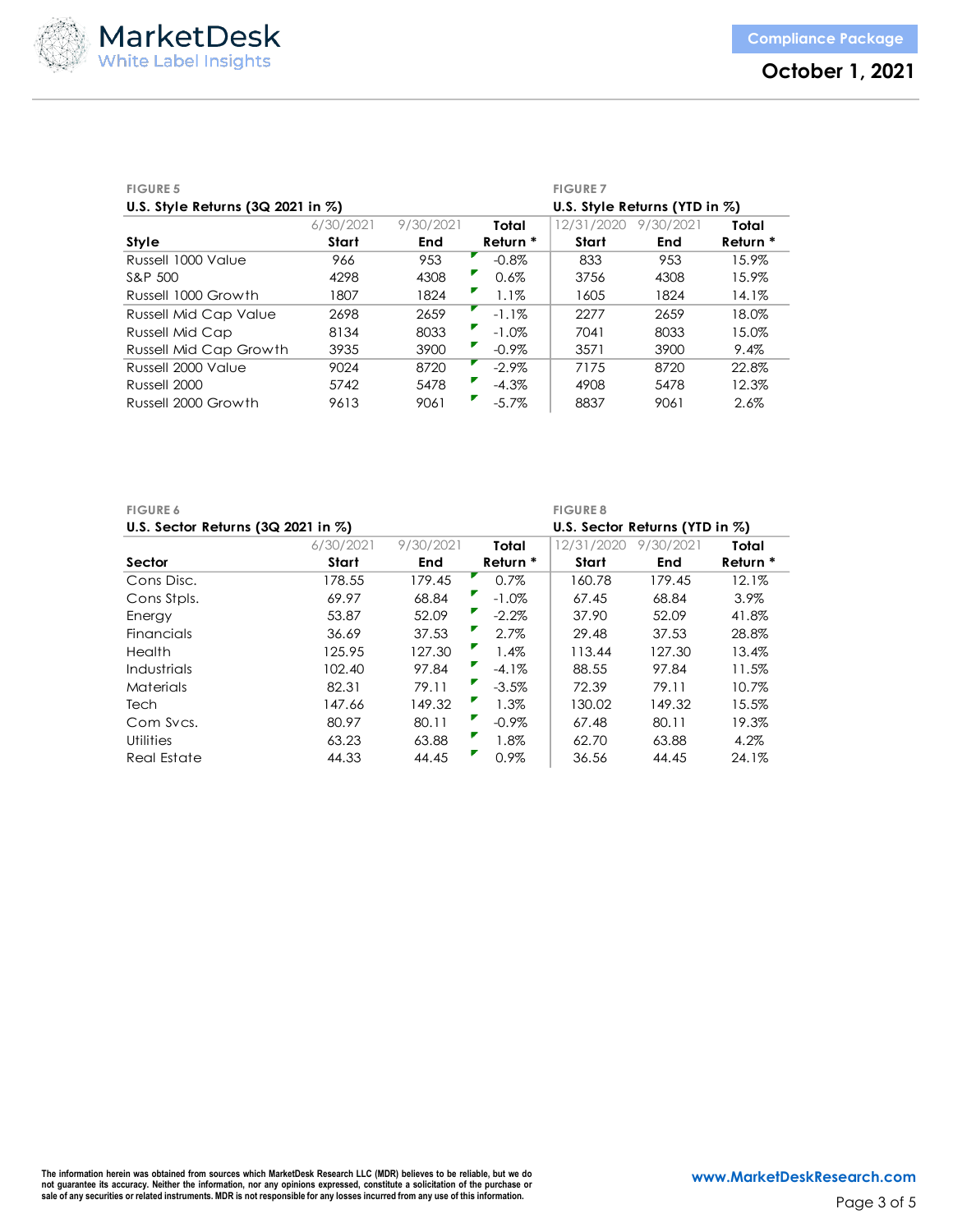| MarketDesk                  |  |
|-----------------------------|--|
| <b>White Label Insights</b> |  |

| <b>Compliance Package</b> |  |  |
|---------------------------|--|--|
|                           |  |  |

|                                          |           |           |           |                                          |                     |         | Market Data Center<br><b>FIGURE 9</b> |       |                   |               |                                              |                                                                                                   |
|------------------------------------------|-----------|-----------|-----------|------------------------------------------|---------------------|---------|---------------------------------------|-------|-------------------|---------------|----------------------------------------------|---------------------------------------------------------------------------------------------------|
| Market Data Center<br><b>FIGURE 9</b>    | 9/30/2021 | 8/31/2021 |           | 6/30/2021 12/31/2020 9/30/2020 9/30/2018 |                     |         | 9/30/2021                             |       | 9/30/2021         | 9/30/2021     |                                              |                                                                                                   |
|                                          |           |           |           |                                          |                     |         |                                       |       |                   |               |                                              |                                                                                                   |
| <b>Stocks</b>                            | Level     | 1 month   | 3 months  | Ê                                        | 1year               | 3 years | Dividend Yield                        |       | NTM P/E           | P/B           |                                              |                                                                                                   |
| S&P 500                                  | 4,308     | $-4.6%$   | 0.6%      | 15.9%                                    | 29.8%               | 53.4%   | 1.30%                                 |       | 20.7x             | 4.4x          |                                              |                                                                                                   |
| Dow Jones                                | 33,844    | $-4.2\%$  | $-1.5\%$  | 12.0%                                    | 23.9%               | 34.5%   | 1.63%                                 |       | 18.6x             | 4.8x          |                                              |                                                                                                   |
| Russell 2000                             | 5,478     | $-2.9\%$  | $-4.3\%$  | 12.3%                                    | 47.4%               | 33.4%   | 0.91%                                 |       | 26.4x             | 2.6x          |                                              |                                                                                                   |
| Russell 1000 Growth                      | 1,824     | $-5.6%$   | $1.1\%$   | 14.1%                                    | 27.0%               | 78.8%   | 0.54%                                 |       | 29.7x             | 12.5x         |                                              |                                                                                                   |
| Russell 1000 Value                       | 953       | $-3.5%$   | $-0.8%$   | 15.9%                                    | 34.7%               | 30.7%   | 1.64%                                 |       | 16.2x             | 2.6x          |                                              |                                                                                                   |
| MSCI EAFE                                | 1,315     | $-3.3%$   | $-1.1\%$  | 8.4%                                     | 25.4%               | 22.7%   | 2.29%                                 |       | 15.5 <sub>x</sub> | $\frac{8}{3}$ |                                              |                                                                                                   |
| MSCI EM                                  | 70,963    | $-3.9\%$  | $-8.6%$   | $-2.0%$                                  | 16.0%               | 23.9%   | 1.52%                                 |       | 12.7x             | $\frac{8}{1}$ |                                              |                                                                                                   |
| <b>NASDAQ</b>                            | 14,449    | $-5.7%$   | $1.1\%$   | 14.5%                                    | 29.5%               | 95.3%   | 0.49%                                 |       | 27.0x             | 8.2x          |                                              |                                                                                                   |
|                                          |           |           |           |                                          |                     |         |                                       |       |                   |               |                                              | 8/31/2021 12/31/2020                                                                              |
| Fixed Income                             | Yield     | I month   | 3 months  | ÇЦ                                       | 1year               | 3 years | Commodities                           | level | I month           | Ê             | 1 month                                      | ÇЦ                                                                                                |
| U.S. Aggregate                           | 1.84%     | $-0.9\%$  | 0.0%      | $-1.7%$                                  | $-1.0\%$            | 16.3%   | Oil (WTI)                             | 74.88 | 9.3%              | 54.3%         |                                              | 48.52                                                                                             |
| <b>U.S.</b> Corporates                   | 2.37%     | $-1.5\%$  | $-0.4\%$  | $-2.2\%$                                 | $1.1\%$             | 25.6%   | Gasoline                              | 2.16  | -8.2%             | 58.1%         | 68.5<br>2.353                                |                                                                                                   |
| Municipals (10yr)                        | 1.91%     | $-0.7%$   | $-0.4%$   | 0.3%                                     | $2.1\%$             | 14.7%   | Natural Gas                           | 5.93  | 35.4%             | 134.6%        | 4.377                                        |                                                                                                   |
| High Yield                               | 4.30%     | $-0.4%$   | $0.3\%$   | 2.9%                                     | 8.8%                | 15.8%   | Propane                               | 1.44  | 29.6%             | 123.5%        |                                              |                                                                                                   |
|                                          |           |           |           |                                          |                     |         | Ethanol                               | 2.38  | 9.2%              | 90.0%         |                                              |                                                                                                   |
| Key Rates                                | 9/30/2021 | 8/31/2021 | 6/30/2021 | 3/31/2021                                | 9/30/2020 9/30/2018 |         | Gold                                  | 1,757 | $-3.4\%$          | $-7.3\%$      | 1.11344<br>2.175<br>1818.1<br>24.006<br>4.36 | $\begin{array}{r} 1.366 \\ 2.526 \\ 2.64554 \\ 1.25 \\ 1895.1 \\ 26.412 \\ 26.412 \\ \end{array}$ |
| 2 yr Treasuries                          | 0.29%     | 0.20%     | 0.25%     | 0.16%                                    | 0.13%               | 2.81%   | Silver                                | 22.13 | $-7.8%$           | $-16.2\%$     |                                              |                                                                                                   |
| 10 yr Treasuries                         | 1.53%     | 1.30%     | 1.45%     | 1.74%                                    | 0.68%               | 3.05%   | Copper                                | 4.09  | $-6.2\%$          | 16.4%         |                                              |                                                                                                   |
| 30 yr Treasuries<br>30 yr Fixed Mortgage | 2.09%     | 1.93%     | 2.06%     | 2.42%                                    | 1.45%               | 3.20%   | Steel                                 | 1,900 | $-2.3\%$          | 97.3%         | 1945                                         | 963                                                                                               |
|                                          | 3.18%     | 3.03%     | 3.13%     | 3.27%                                    | 3.08%               | 4.57%   | Corn                                  | 5.33  | $-0.3%$           | 10.1%         | 5.3425                                       | 4.84                                                                                              |
| Prime Rate                               | 3.25%     | 3.25%     | 3.25%     | 3.25%                                    | 3.25%               | 5.25%   | Soybeans                              | 12.64 | $-2.8\%$          | $-3.5\%$      |                                              | 13.1025                                                                                           |
|                                          |           |           |           |                                          |                     |         |                                       |       |                   |               |                                              |                                                                                                   |

The information herein was obtained from sources which MarketDesk Research LLC (MDR) believes to be reliable, but we do<br>not guarantee its accuracy. Neither the information, nor any opinions expressed, constitute a solicita